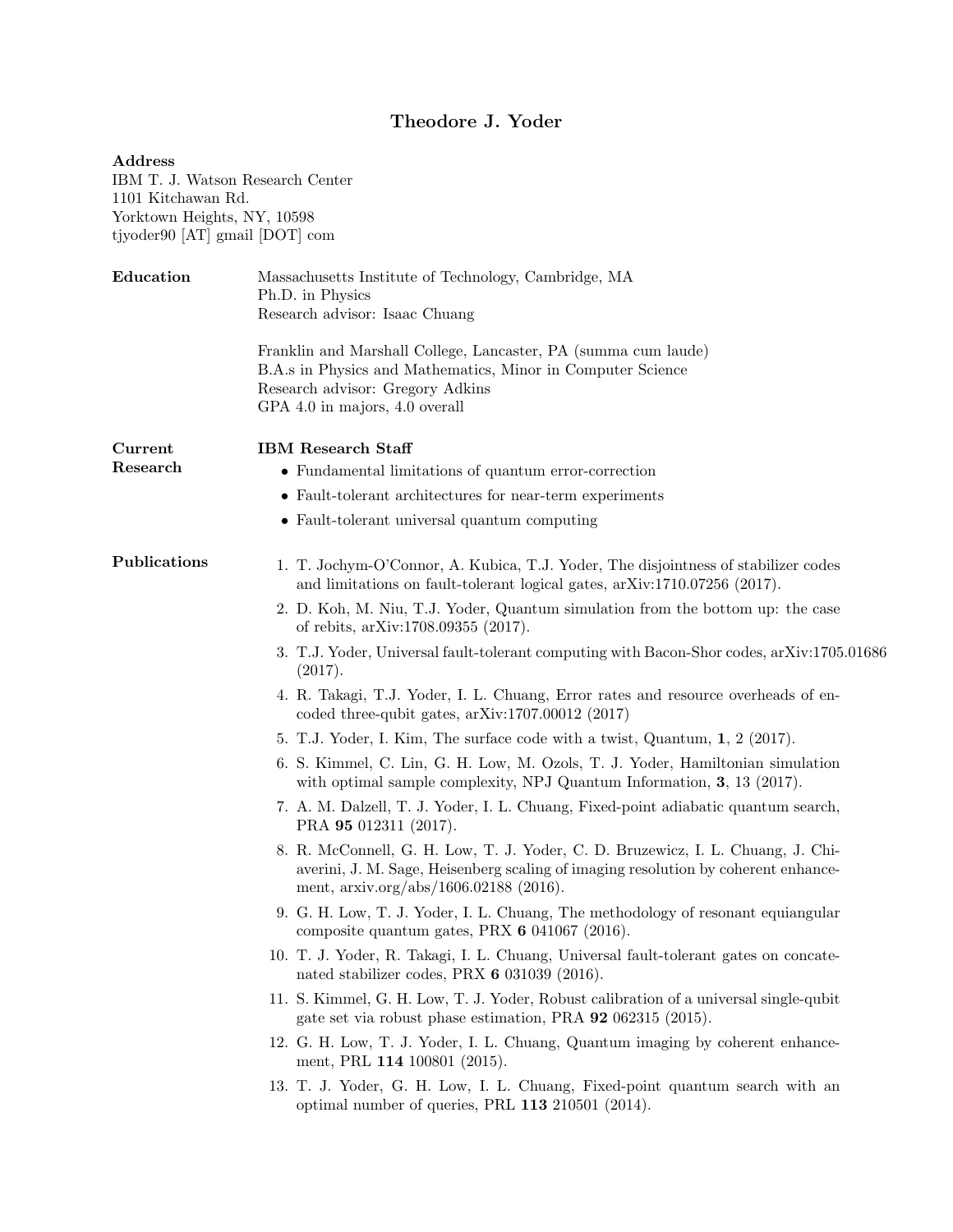- 14. G. H. Low, T. J. Yoder, I. L. Chuang, Quantum inference on Bayesian networks, Phys. Rev. A 89 062315 (2014).
- 15. G. H. Low, T. J. Yoder, I. L. Chuang, Optimal arbitrarily accurate composite pulse sequences, Phys. Rev. A 89, 022341 (2014).
- 16. T. J. Yoder and G. S. Adkins, Higher order corrections to the hydrogen spectrum from the Standard-Model Extension, Phys. Rev. D 86, 116005 (2012).
- 17. M. R. Frey and T. J. Yoder, Dissonance as a resource for probing the qubit depolarizing channel, J. Phys. A 45, 385301 (2012).
- 18. M. R. Frey and T. J. Yoder, Strictly discordant quantum probes of the qubit depolarizing channel, Conference for Quantum Information and Computation X, April 2012.
- 19. T. J. Yoder and M. R. Frey, Probing correlation in quantum arrays, Conference for Quantum Information and Computation X, April 2012.
- 20. T. J. Yoder and G. S. Adkins, Resolution of the ellipsoid paradox in thermodynamics, Am. J. Phys. 79(8), 811 (2011).
- 21. F. M. Abel, G. S. Adkins, and T. J. Yoder, Polarization effects in the decay of orthopositronium to three photons, Phys. Rev. A 83(6), 2502 (2011).

## **Presentations** 1. Approximate error-correction. New trends in quantum error-correction workshop, Sherbrooke University. Invited lectures. April 2018.

- 2. The disjointness of stabilizer codes. Coogee workshop 2018. Invited talk. February 2018.
- 3. The disjointness of stabilizer codes. QIP 2018. Contributed talk. January 2018.
- 4. Universal computing with Bacon-Shor codes. Freie Universitat Berlin. Invited talk. October 2017.
- 5. Universal computing with Bacon-Shor codes. Quantum error correction conference. Invited talk. September 2017.
- 6. Universal computing with Bacon-Shor codes. Perimeter institute. Invited talk. August 2017.
- 7. Universal computing with Bacon-Shor codes. MIT Lincoln Labs. Invited talk. May 2017.
- 8. Universal computing with Bacon-Shor codes. Caltech IQI seminar. Invited talk. May 2017.
- 9. The surface code with a twist. Georgia Tech Quantum CRNCH. Invited talk. February 2017.
- 10. The surface code with a twist. Southwest Quantum Information and Technology. Contributed talk. February 2017.
- 11. The surface code with a twist. HRL Laboratories. Invited talk. January 2017.
- 12. What is quantum computing? Franklin & Marshall College. Invited talk. November 2016.
- 13. Low-overhead logical gates. IARPA Logicq technical exchange meeting. Invited talk. August 2016.
- 14. Pieceable fault-tolerance. Aspen winter conference on quantum information. Contributed talk. March 2016.
- 15. A universal fault-tolerant gate set for the 5-qubit quantum code. American physical society March meeting. Contributed talk. March 2016.